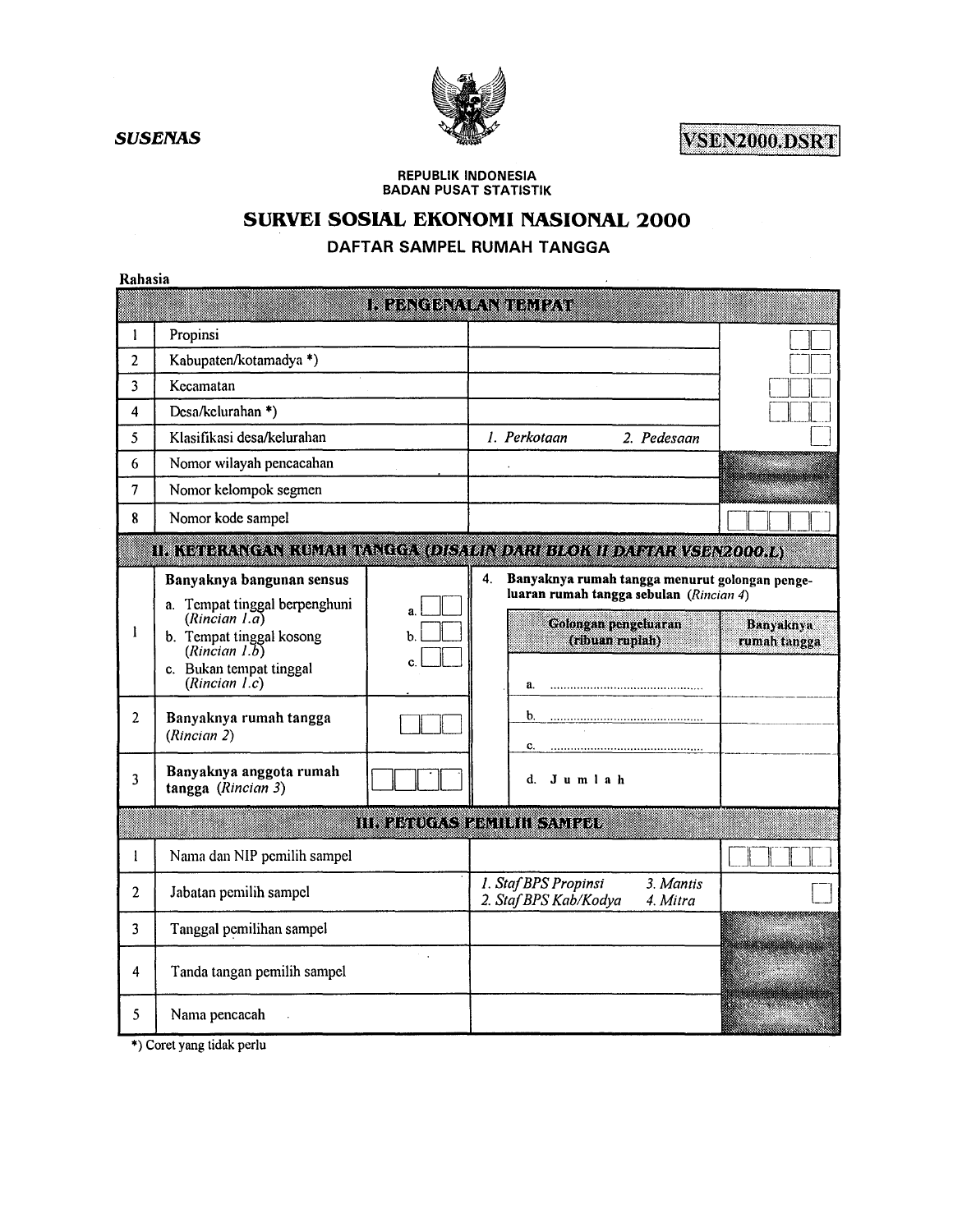Confidential

#### REPUBLIC OF INDONESIA CENTRAL BUREAU OF STATISTICS

## 2000. NATIONAL SOCIO ECONOMIC SURVEY

### HOUSEHOLD SAMPLE LISTING

|                | <b>I. IDENTIFICATION</b>         |          |          |
|----------------|----------------------------------|----------|----------|
|                | Province                         |          |          |
| 2              | Regency/Municipality *)          |          |          |
| 3              | Subregency                       |          |          |
| $\overline{4}$ | Village/Kelurahan *)             |          |          |
|                | Village/Kelurahan classification | 1. Urban | 2. Rural |
| 6              | Enumeration area number          |          |          |
|                | Segments group number            |          |          |
| 8              | Sample code number               |          |          |

|    |                                                                         | II. HOUSEHOLD LISTING (TAKEN FROM BLOCK II LISTING VSEN2000.L)                 |
|----|-------------------------------------------------------------------------|--------------------------------------------------------------------------------|
| -1 | Number of census building<br>a. Occupant dwelling<br>(Detail 1.a)       | 4. Number of household by monthly household<br>expenditure category (Detail 4) |
|    | b. Empty dwelling<br>(Detail 1.b)<br>c. Non dwelling<br>(Detail $1.c$ ) | Number of household<br>Expenditure category<br>(thousand rupiah)               |
| 2  | Number of household<br>(Detail 2)                                       | $b.$                                                                           |
| 3  | Number of household members<br>(Detail 3)                               | d. Total                                                                       |

|               | <b>III. SAMPLE SELECTION CHARACTERISTICS</b>              |                                                 |                                        |
|---------------|-----------------------------------------------------------|-------------------------------------------------|----------------------------------------|
|               | Name and employment identity number of<br>sample selector |                                                 |                                        |
| $\mathcal{D}$ | Enumerator's occupation:                                  | 1. BPS Provincial staff<br>2. BPS Regency staff | 3. Subregency staff<br>4. Hired worker |
|               | Date of sample selection                                  |                                                 |                                        |
|               | Signature of selector                                     |                                                 |                                        |
|               | Name of enumerator                                        |                                                 |                                        |

\*) Cross out inapplicable category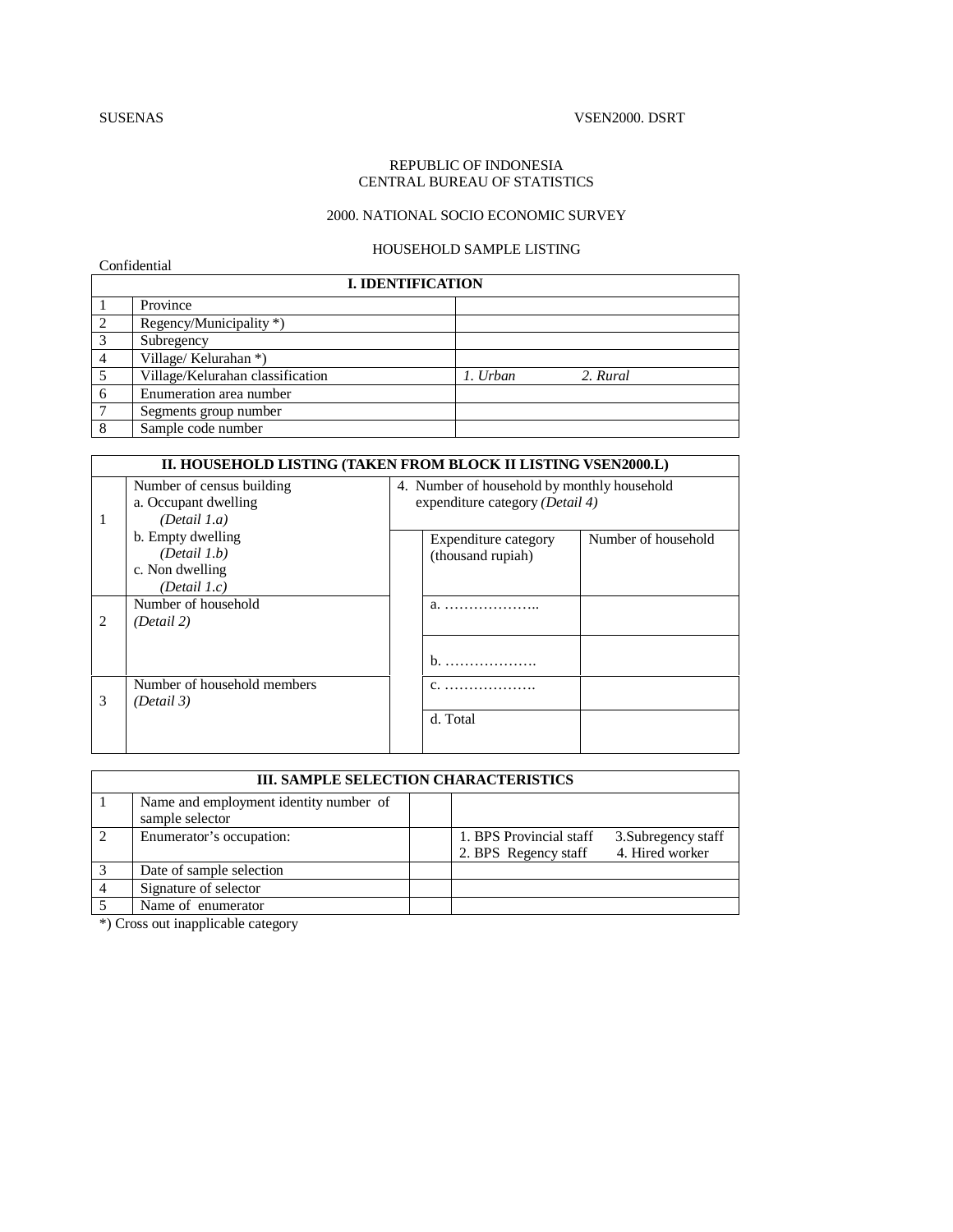|                                          |                    |                            |                                            |                                    | IV. KETERANGAN RUMAH TANGGA TERPILIH<br>(Disalin dari Daftar VSEN2000.L. Blok IV yang diberi tanda lingkaran) |                                      |                                    |
|------------------------------------------|--------------------|----------------------------|--------------------------------------------|------------------------------------|---------------------------------------------------------------------------------------------------------------|--------------------------------------|------------------------------------|
| No.<br>urut<br>sampel<br>rumah<br>tangga | No.<br>seg-<br>men | No.<br>${\bf an}$<br>fisik | No.<br>bangun-bangun-<br>$\,$ an<br>sensus | No.<br>rumah<br>tangga<br>terpilih | Nama kepala<br>rumah tangga                                                                                   | Jumlah<br>anggota<br>rumah<br>tangga | Alamat<br>(Nama jalan/gang, RT/RW) |
| (1)                                      | $\overline{(2)}$   | $\overline{3}$             | $\overline{(4)}$                           | $\overline{(5)}$                   | (6)                                                                                                           | $\overline{(7)}$                     | $\overline{(8)}$                   |
| $\mathbf{I}$                             |                    |                            |                                            |                                    |                                                                                                               |                                      |                                    |
| $\overline{2}$                           |                    |                            |                                            |                                    |                                                                                                               |                                      |                                    |
| 3                                        |                    |                            |                                            |                                    |                                                                                                               |                                      |                                    |
| 4                                        |                    |                            |                                            |                                    |                                                                                                               |                                      |                                    |
| 5                                        |                    |                            |                                            |                                    |                                                                                                               |                                      |                                    |
| 6                                        |                    |                            |                                            |                                    |                                                                                                               | $\cdot$                              |                                    |
| $\overline{7}$                           |                    |                            |                                            |                                    |                                                                                                               |                                      |                                    |
| ${\bf 8}$                                |                    |                            |                                            |                                    |                                                                                                               |                                      |                                    |
| $\overline{9}$                           |                    |                            |                                            |                                    |                                                                                                               |                                      |                                    |
| 10                                       |                    |                            |                                            |                                    |                                                                                                               |                                      |                                    |
| 11                                       |                    |                            |                                            |                                    |                                                                                                               |                                      |                                    |
| 12                                       |                    |                            |                                            |                                    |                                                                                                               |                                      | $\ddot{\phantom{a}}$               |
| 13                                       |                    |                            |                                            |                                    |                                                                                                               |                                      |                                    |
| 14                                       |                    | $\bullet$                  |                                            |                                    |                                                                                                               |                                      |                                    |
| 15                                       |                    |                            |                                            |                                    |                                                                                                               |                                      |                                    |
| 16                                       |                    |                            |                                            |                                    |                                                                                                               |                                      |                                    |
|                                          |                    |                            |                                            |                                    | V CATATAN                                                                                                     |                                      |                                    |
|                                          |                    |                            |                                            |                                    |                                                                                                               |                                      |                                    |
|                                          |                    |                            |                                            |                                    |                                                                                                               |                                      |                                    |
|                                          |                    |                            |                                            |                                    |                                                                                                               |                                      |                                    |
|                                          |                    |                            |                                            |                                    |                                                                                                               |                                      |                                    |
|                                          |                    |                            |                                            |                                    |                                                                                                               |                                      |                                    |
|                                          |                    |                            |                                            |                                    |                                                                                                               |                                      |                                    |
|                                          |                    |                            |                                            |                                    |                                                                                                               |                                      |                                    |

VSEN2000.DSRT